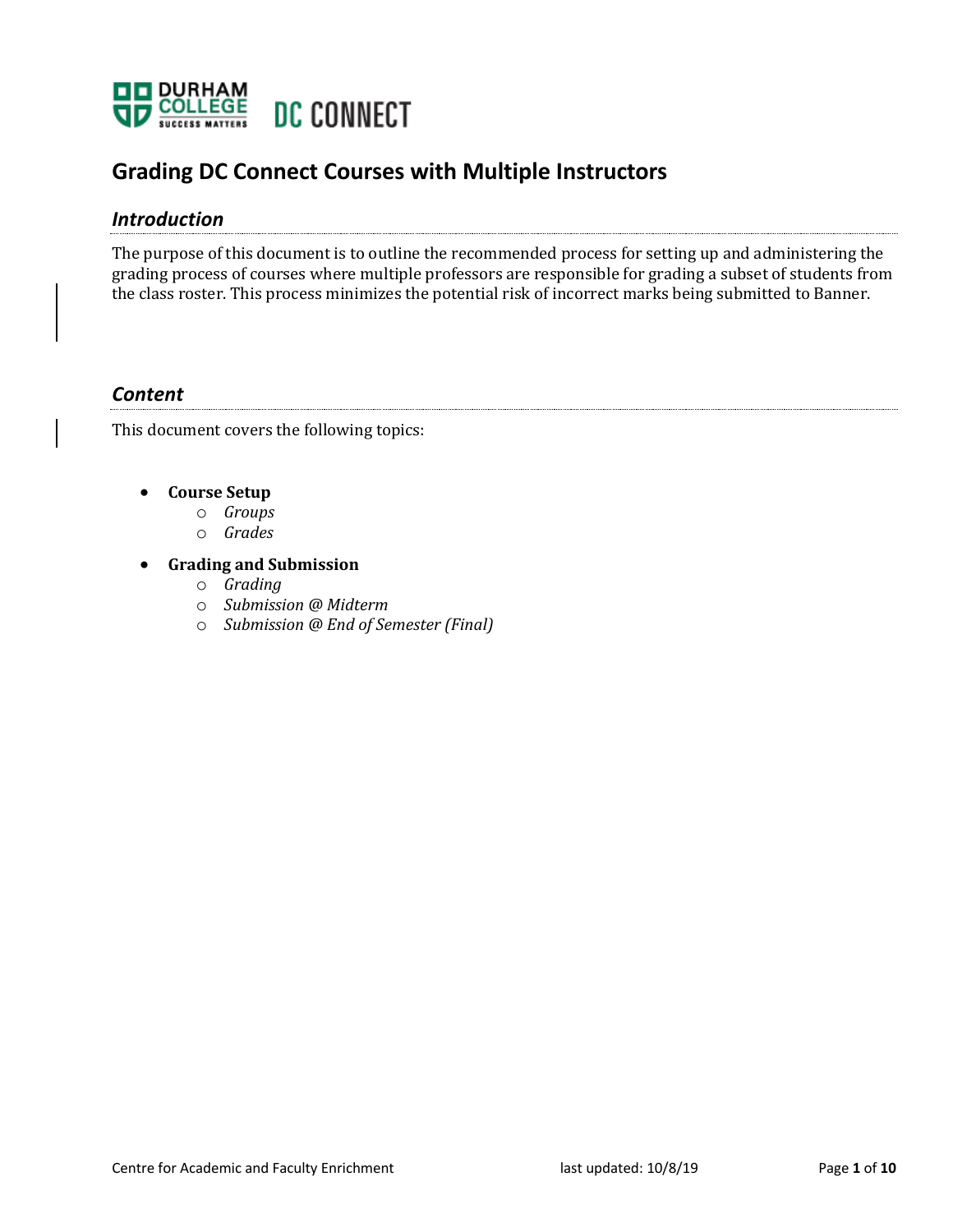## *Course Setup*

To set up a course where multiple professors are responsible for a subset of the Classlist, there are several steps that must be followed to minimize the risk of students receiving the incorrect grade at midterm and end of semester.

#### *Groups*

One of the first things that should be done is to create a new group category in the course, where the names of the professors are used for the individual groups.

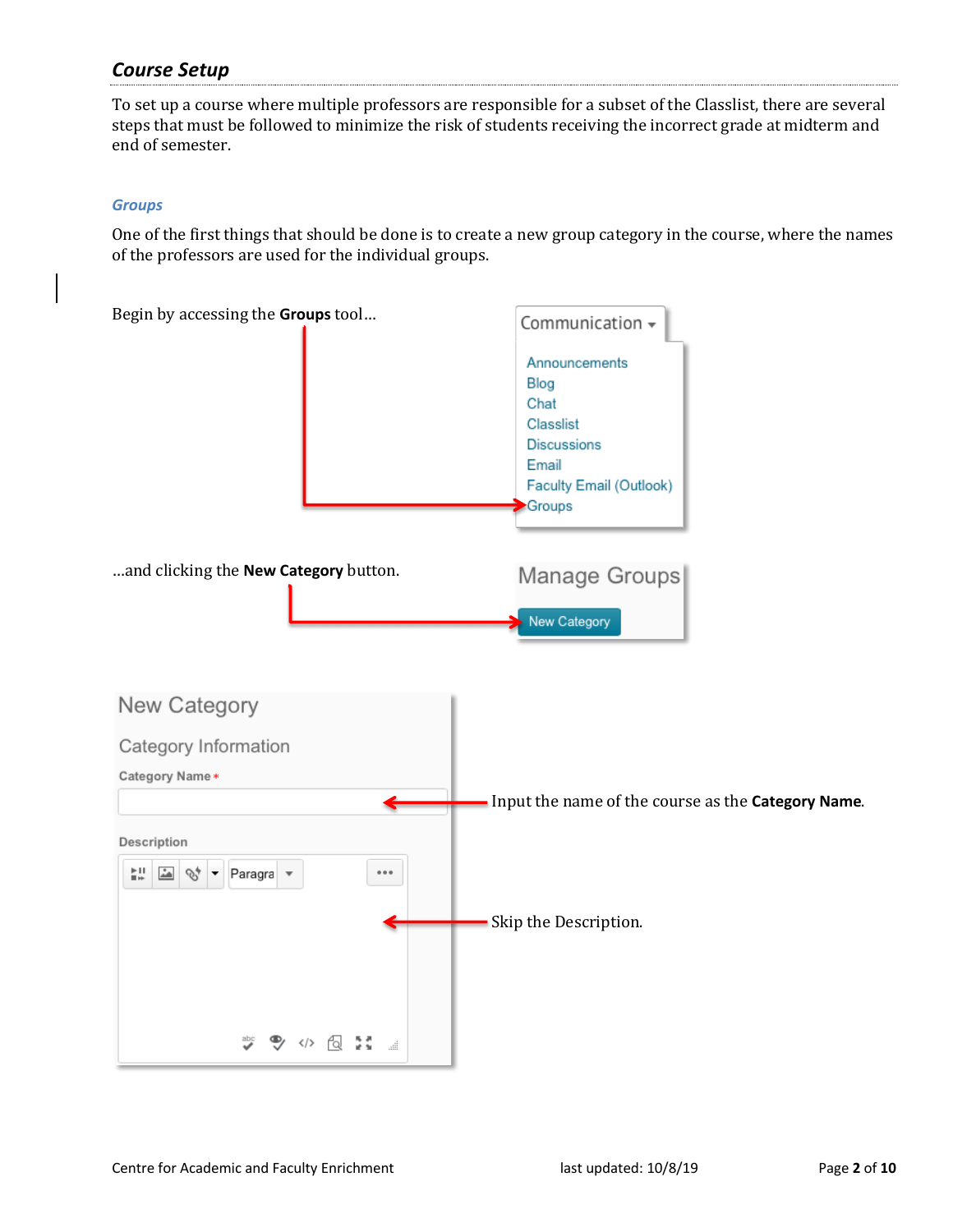| Set the Enrollment Type to # of Groups - Manual -                                                         | <b>Enrolment Type</b>                                     |  |  |
|-----------------------------------------------------------------------------------------------------------|-----------------------------------------------------------|--|--|
| <b>Enrollment</b>                                                                                         | # of Groups - Manual Enrolment<br>$\overline{\mathbf{v}}$ |  |  |
| Set the Number of Groups to be the number of-<br>professors who are responsible for submitting<br>grades. | Number of Groups *                                        |  |  |
| Skip the Grade Prefix option.                                                                             | Group Prefix                                              |  |  |

|                                          | <b>Additional Options</b>                                                                                                         |
|------------------------------------------|-----------------------------------------------------------------------------------------------------------------------------------|
|                                          | $\vee$ Collapse additional options                                                                                                |
| Do not create any additional workspaces. | <b>Create Workspace</b><br>Set up discussion areas @<br>◯ Set up lockers ⓒ<br>$\Box$ Set up assignment submission folders $\odot$ |
| Click the <b>Save</b> button.            | Cancel<br><b>Save</b>                                                                                                             |

The groups are created, but must now be named appropriately.

| Click on each Group and | Categories<br><b>View Categories</b><br>Clinical Practice II<br>$\overline{\mathbf v}$ |                |
|-------------------------|----------------------------------------------------------------------------------------|----------------|
|                         | <b>而</b> Delete<br><b>上」Email</b><br>п<br>Groups                                       | <b>Members</b> |
|                         | Clinical Practice II (5) $\sqrt{ }$<br>n                                               |                |
|                         | $\rightarrow$ Group 1                                                                  | 0              |
|                         | Group <sub>2</sub>                                                                     | 0              |
|                         | Group 3                                                                                | 0              |
|                         | Group 4                                                                                | 0              |
|                         | Group 5                                                                                | 0              |
|                         | m Delete<br>Email<br>ħ.                                                                |                |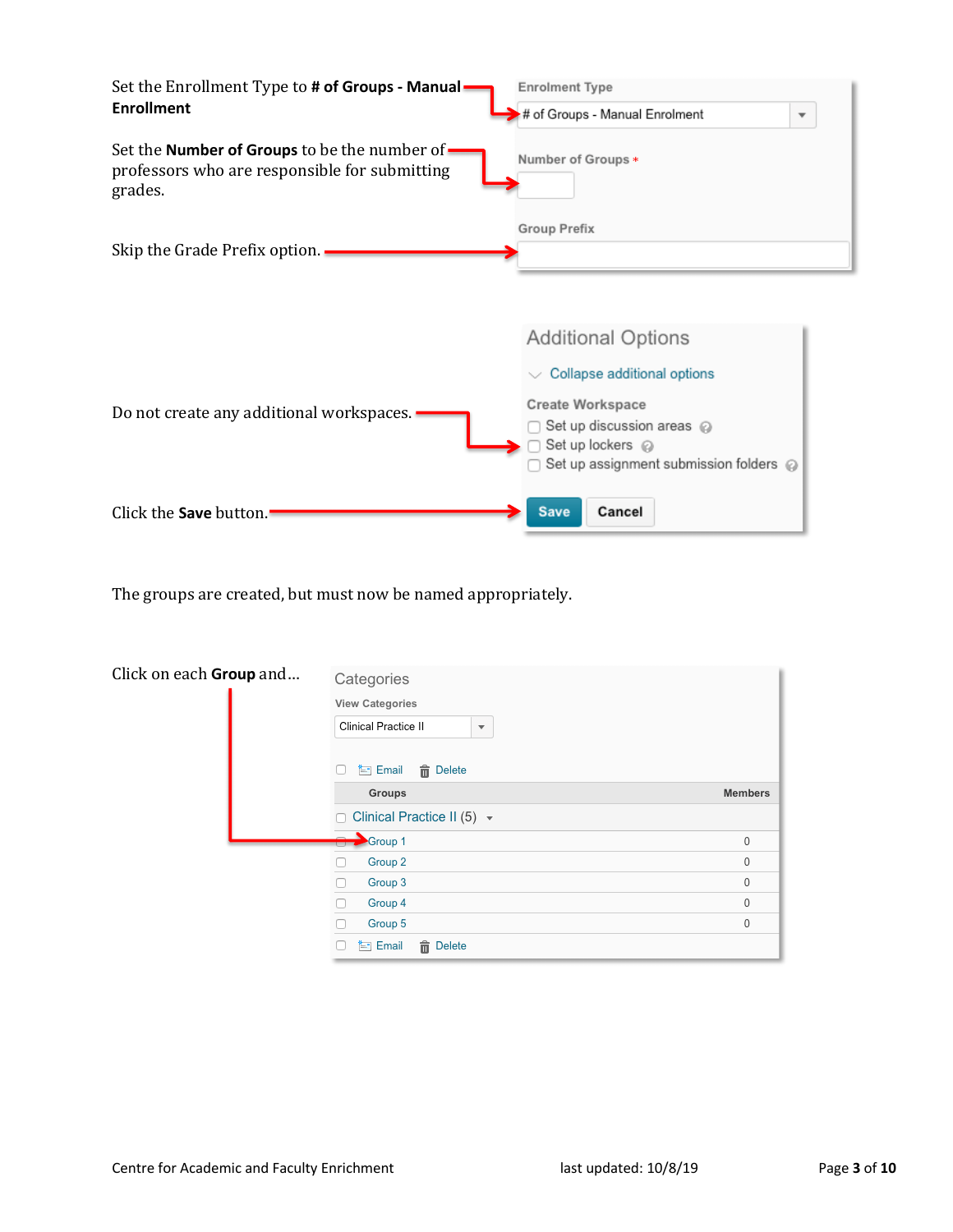

Be sure to click the **Save** button after each **Group Name** update.

Next, you will want to enroll the students into the appropriate groups.

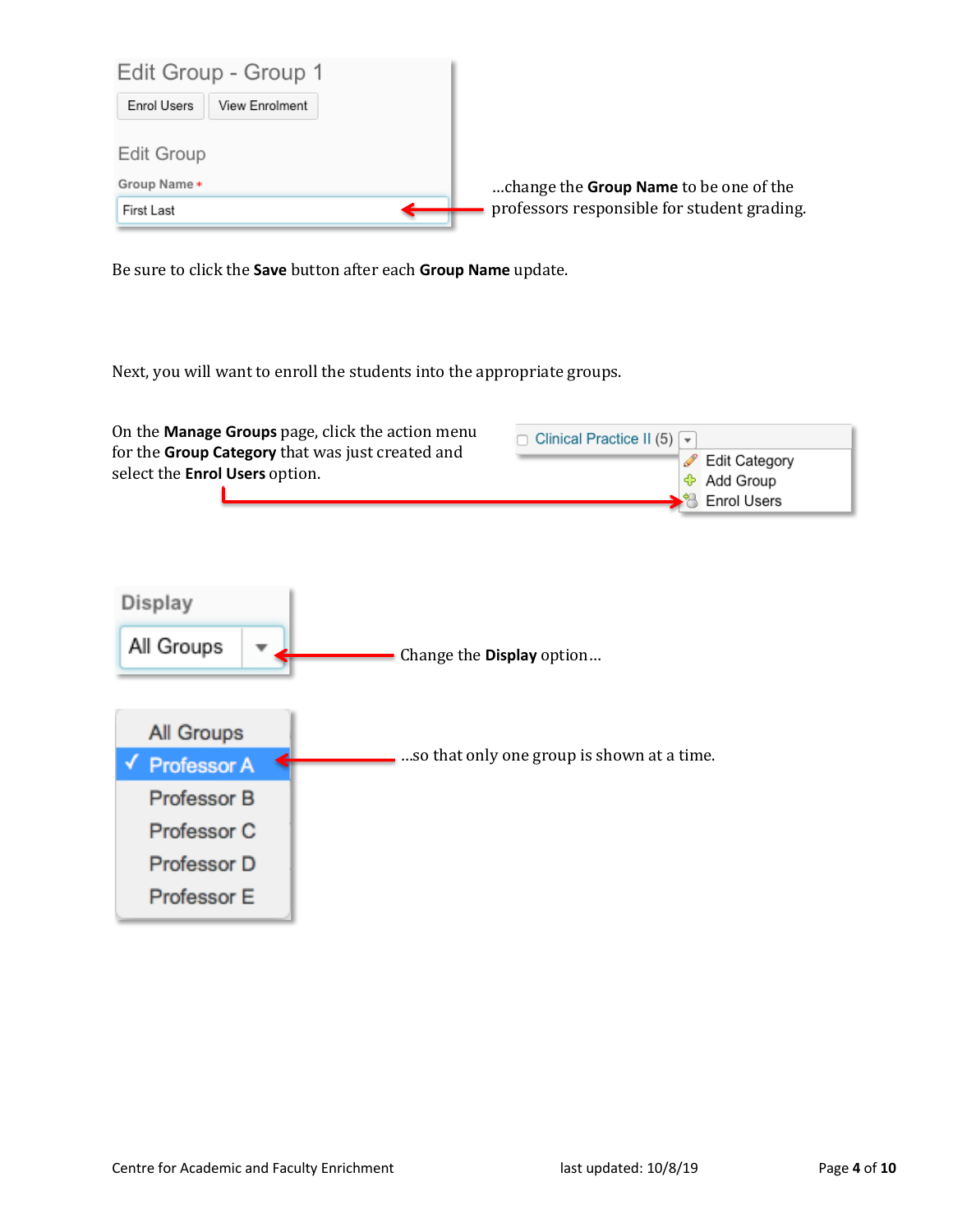Use the checkboxes in the table at the bottom of the page to indicate which students belong to the group.

|                 | First Name , Last Name | <b>Professor A</b><br>Users: 1         |
|-----------------|------------------------|----------------------------------------|
| Test Student1 a |                        | $\blacktriangleright$ $\triangleright$ |
| Test Student2   |                        |                                        |
| Test Student3   |                        |                                        |
| Test Student4   |                        |                                        |
| Test Student5   |                        |                                        |

Click on the **Save** button and change the **Display** option to the next professor in the list.

Cycle through each group until the entire Classlist is sorted into the appropriate groups.

#### *Grades*

The next step in setting up the course is properly setting the Grade Settings.

Access the course and click on Grades...

| Course Home<br>Content                                           | Grades<br>Resources $\overline{\mathbb{F}}$ | Communication $\sim$       |  |
|------------------------------------------------------------------|---------------------------------------------|----------------------------|--|
| <b>Enter Grades</b><br><b>Manage Grades</b>                      | Schemes                                     | <b>Setup Wizard</b>        |  |
|                                                                  |                                             |                            |  |
| and then the <b>Manage Grades</b> option.                        |                                             |                            |  |
|                                                                  |                                             |                            |  |
| Click on the <b>Settings</b> link on the right side of the page. |                                             | → Settings ● Help          |  |
|                                                                  |                                             |                            |  |
| Next, click on the <b>Calculation Options</b> tab.               |                                             |                            |  |
|                                                                  |                                             |                            |  |
|                                                                  |                                             |                            |  |
| <b>Calculation Options</b>                                       |                                             |                            |  |
| <b>Personal Display Options</b>                                  | <b>Org Unit Display Options</b>             | <b>Calculation Options</b> |  |
|                                                                  |                                             |                            |  |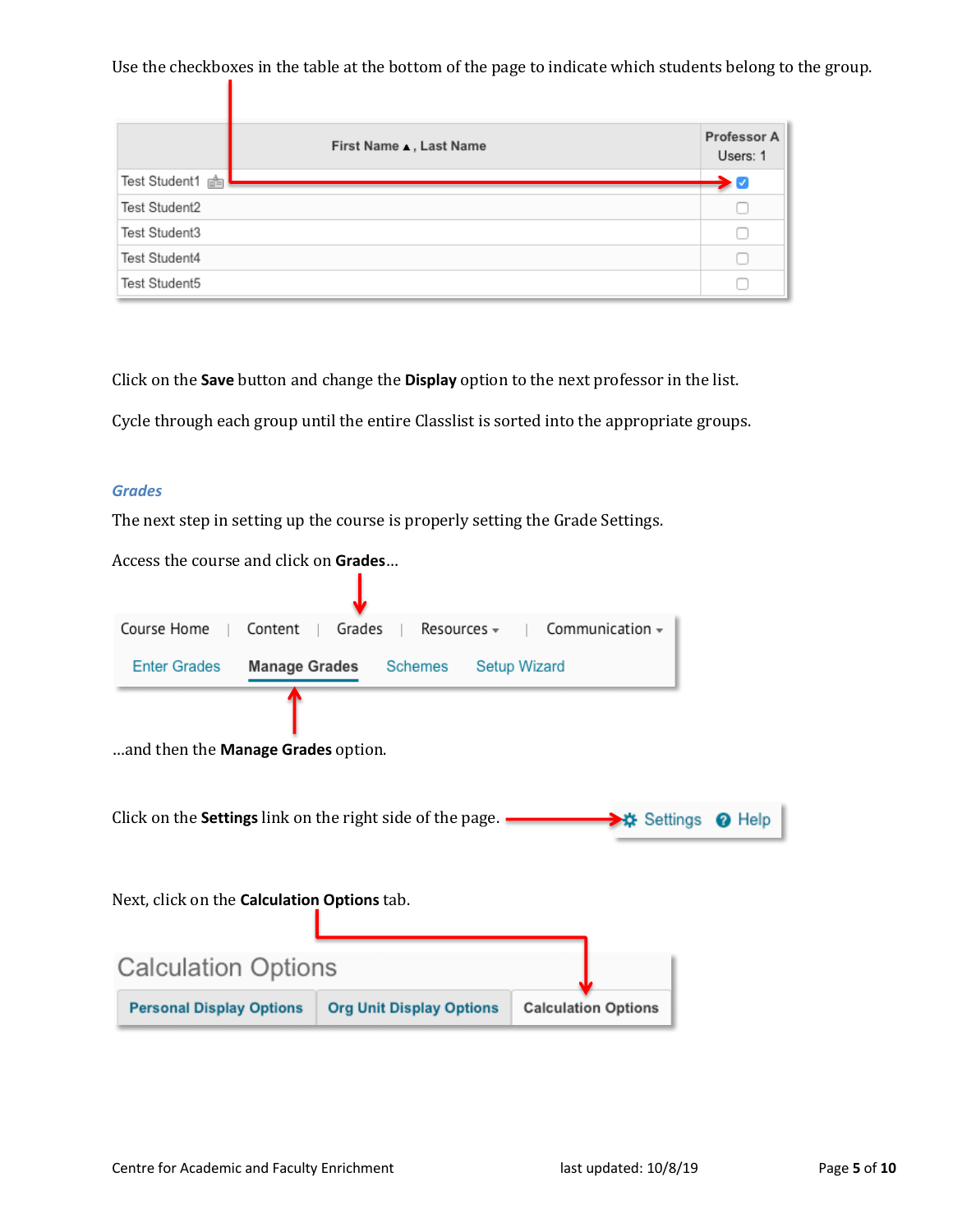| Final Grade Released<br>Release<br>Calculated Final Grade @<br>Adjusted Final Grade @                                  |  |
|------------------------------------------------------------------------------------------------------------------------|--|
| Automatically release final grade @                                                                                    |  |
| <b>Grade Calculations</b><br><b>Ungraded Items</b><br>> O Drop ungraded items @<br>Treat ungraded items as $0 \oslash$ |  |
|                                                                                                                        |  |

If the course is Pass/Fail, please contact and collaborate with C.A.F.E. staff to ensure the gradebook functions in alignment with the criteria described in the course outline.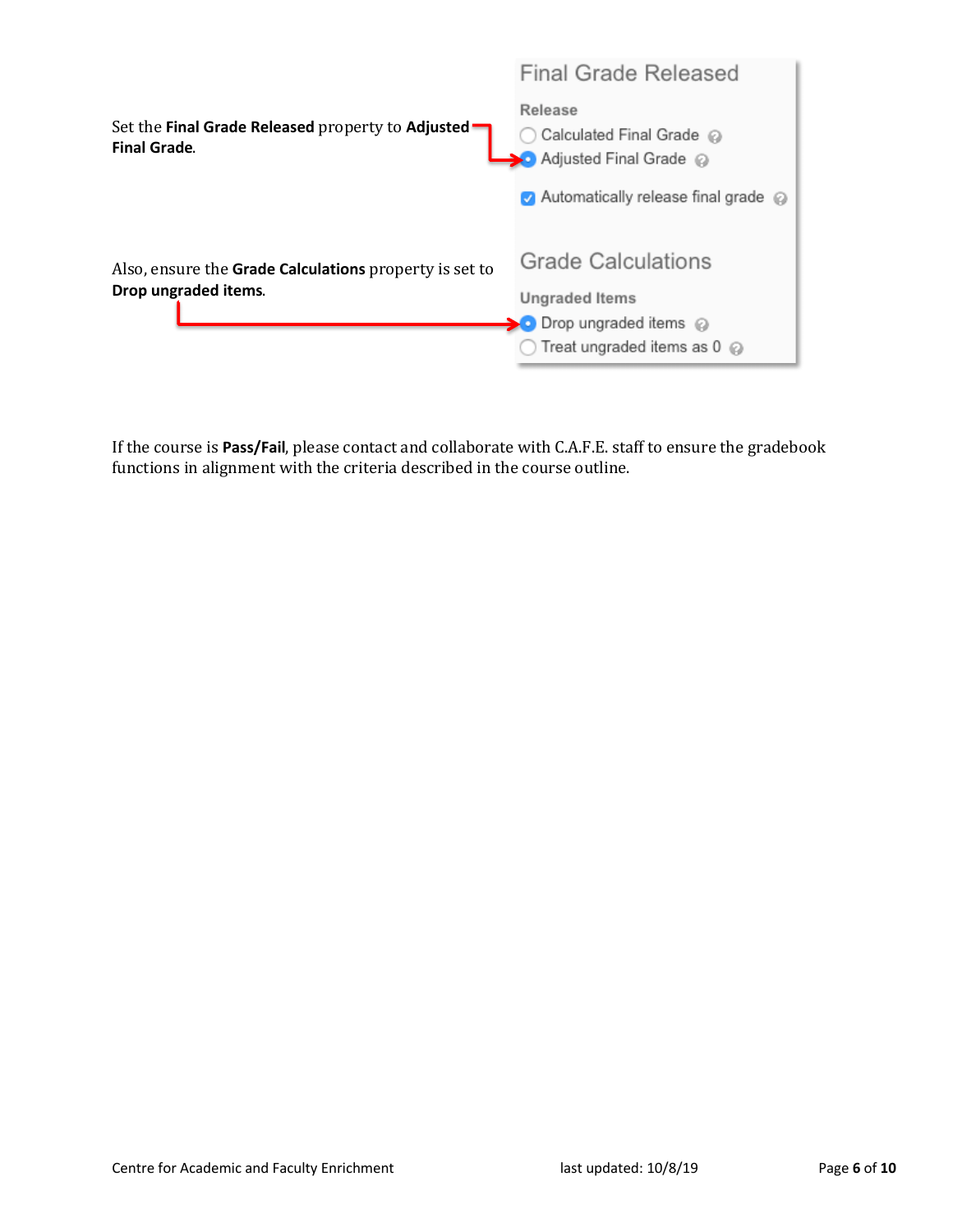## *Grading and Submission*

The following steps should be followed when professors grade their students, and when grades are submitted at midterm and end of semester.

#### *Grading*

When it is time to assess student achievement, the following steps should be followed so that the appropriate professor grades the appropriate students.

Click the **Grades** navigation option.

| Course Home | Content | Grades | Resources $\overline{\mathbf{v}}$ | Communication $\sim$ |
|-------------|---------|--------|-----------------------------------|----------------------|

Click action menu of item you want to mark...

| <b>Clinical Practical</b> |                     |                                            |
|---------------------------|---------------------|--------------------------------------------|
|                           | Edit Grade Item     |                                            |
|                           | <b>Enter Grades</b> | and select the <b>Enter Grades</b> option. |
|                           | View Statistics     |                                            |
|                           | Event Log           |                                            |

Change the View By: field at the top of the page to the Groups option...



Change the Groups: field to the appropriate professor's name...

| Groups: | Professor A                       |  |  |
|---------|-----------------------------------|--|--|
|         | and click the Apply button again. |  |  |

In the table displayed, grade the students and provide appropriate feedback.

Click the **Save and Close** button.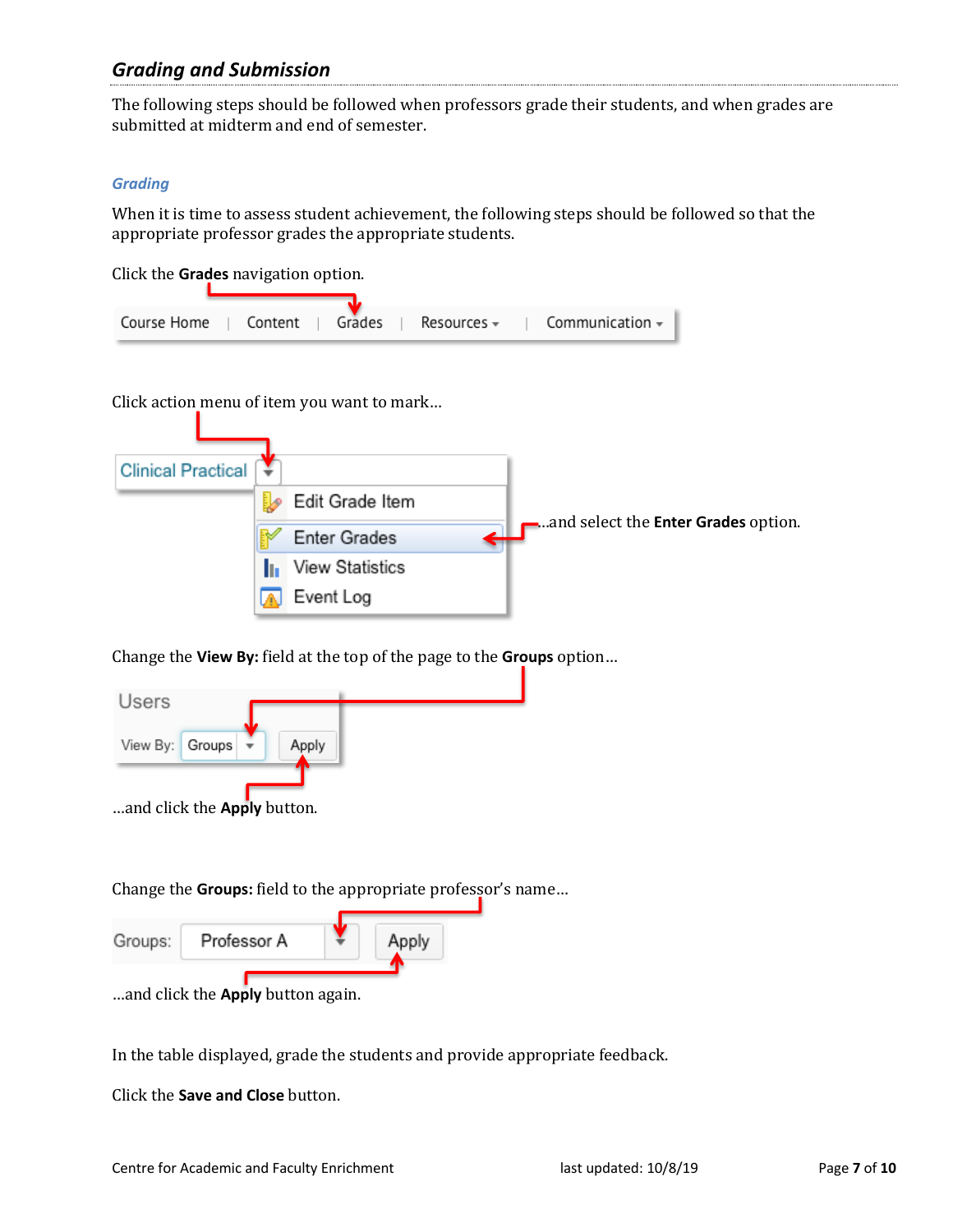#### *Submission @ Midterm*

Follow these steps to submit midterm grades.

| Access the course and click on <b>Grades</b> |                       |                     |                                           |
|----------------------------------------------|-----------------------|---------------------|-------------------------------------------|
|                                              |                       |                     |                                           |
| Course Home   Content                        | Grades                |                     | Resources $\star$   Communication $\star$ |
| <b>Enter Grades</b>                          | Manage Grades Schemes | <b>Setup Wizard</b> |                                           |
|                                              |                       |                     |                                           |

...and then the **Manage Grades** option (if not already there).

| Final Calculated Grade $\rightarrow$ |                     | Click the action menu of the Final Calculated Grade |
|--------------------------------------|---------------------|-----------------------------------------------------|
|                                      | Edit Grade Item     | item.                                               |
|                                      | <b>Enter Grades</b> |                                                     |
|                                      | View Statistics     | Select the Enter Grades option.                     |
|                                      | Event Log           |                                                     |

Change the View By: field at the top of the page to the Groups option...



Change the **Groups:** field to the appropriate professor's name...

| Groups: | Professor A                      | Apply |  |
|---------|----------------------------------|-------|--|
|         | and click the Annly button again |       |  |

…and click the **Apply** button again.

Grades are to be manually input into the Final Adjusted Grade column.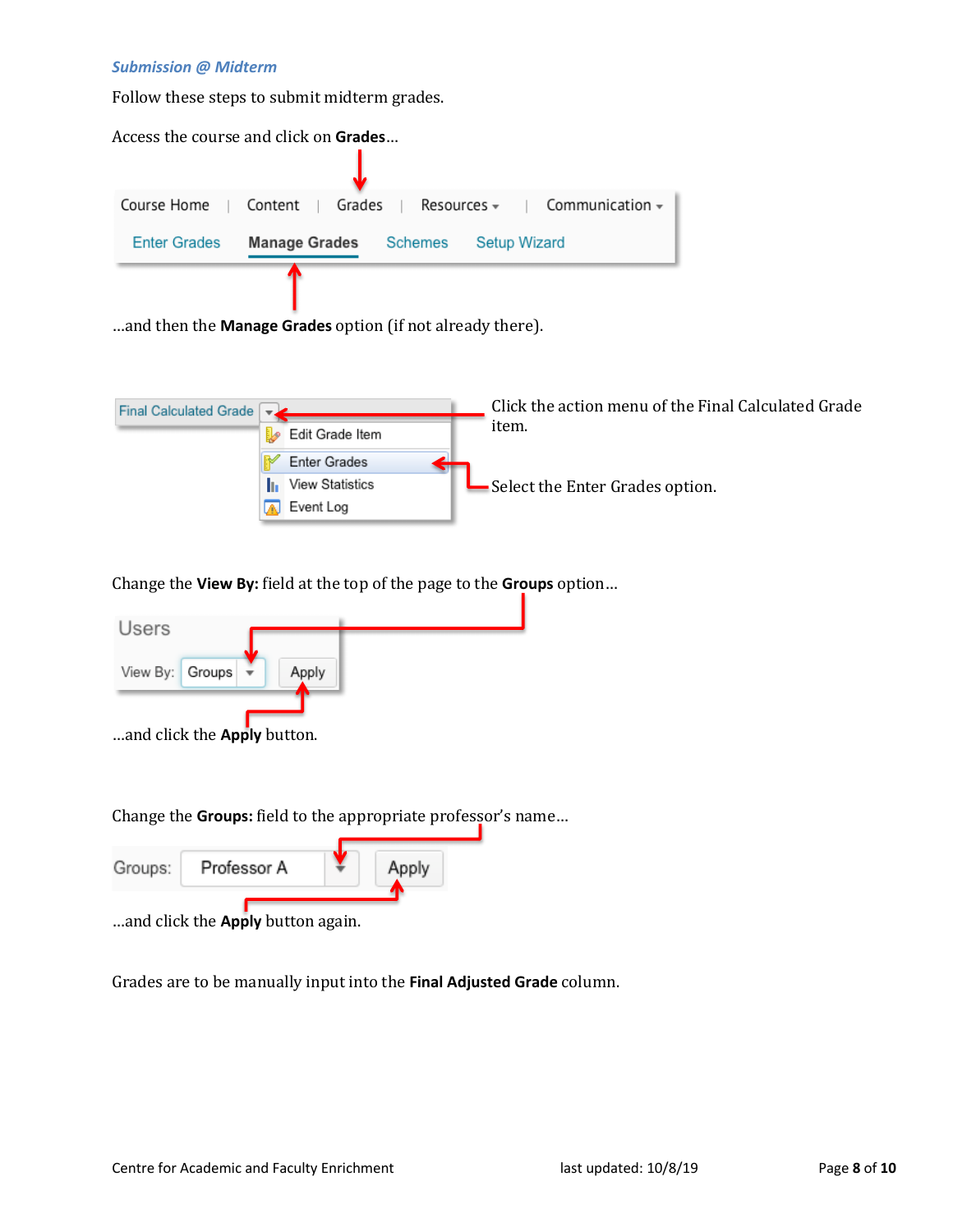For courses with a numeric grade:

For each of the students, take the number in the **Scheme** column of the Final Calculated Grade...

|  | Last Name L, First Name | Release/Unrelease the final grade for all<br>Final Calculated Cra<br>selected users |               |       | ade |        |  |
|--|-------------------------|-------------------------------------------------------------------------------------|---------------|-------|-----|--------|--|
|  |                         | Grade                                                                               | <b>Scheme</b> | Grade |     | Scheme |  |
|  | ୍ଭିଞ !Student, Demo     | - 1 -                                                                               |               |       | 圛   |        |  |
|  |                         |                                                                                     |               |       |     |        |  |

Once all the students are graded, click the **Save and Close** button.

For courses with a  $P/F$  grade:

For students who are *passing*, input a "1" in both the left and right boxes in the Final Adjusted Grade column.

| <b>P</b> Grade<br>⊘ Clear | 陶 Email |        | Release/Unrelease                                                                 |       |  |     |        |
|---------------------------|---------|--------|-----------------------------------------------------------------------------------|-------|--|-----|--------|
|                           |         |        | Final Calculated Grai Release/Unrelease the final grade for all<br>selected users |       |  | ade |        |
| Last Name L, First Name   | Grade   | Scheme |                                                                                   | Grade |  |     | Scheme |
| ि !Student, Demo          | $-1-$   | ۰      |                                                                                   |       |  | 畐   |        |
|                           |         |        |                                                                                   |       |  |     |        |

For student who are *failing*, input a "**0**" in the left left-side box and a "**1**" in the right-side box of the Final **Adjusted Grade** column. 

Once all the students are graded, click the **Save and Close** button.